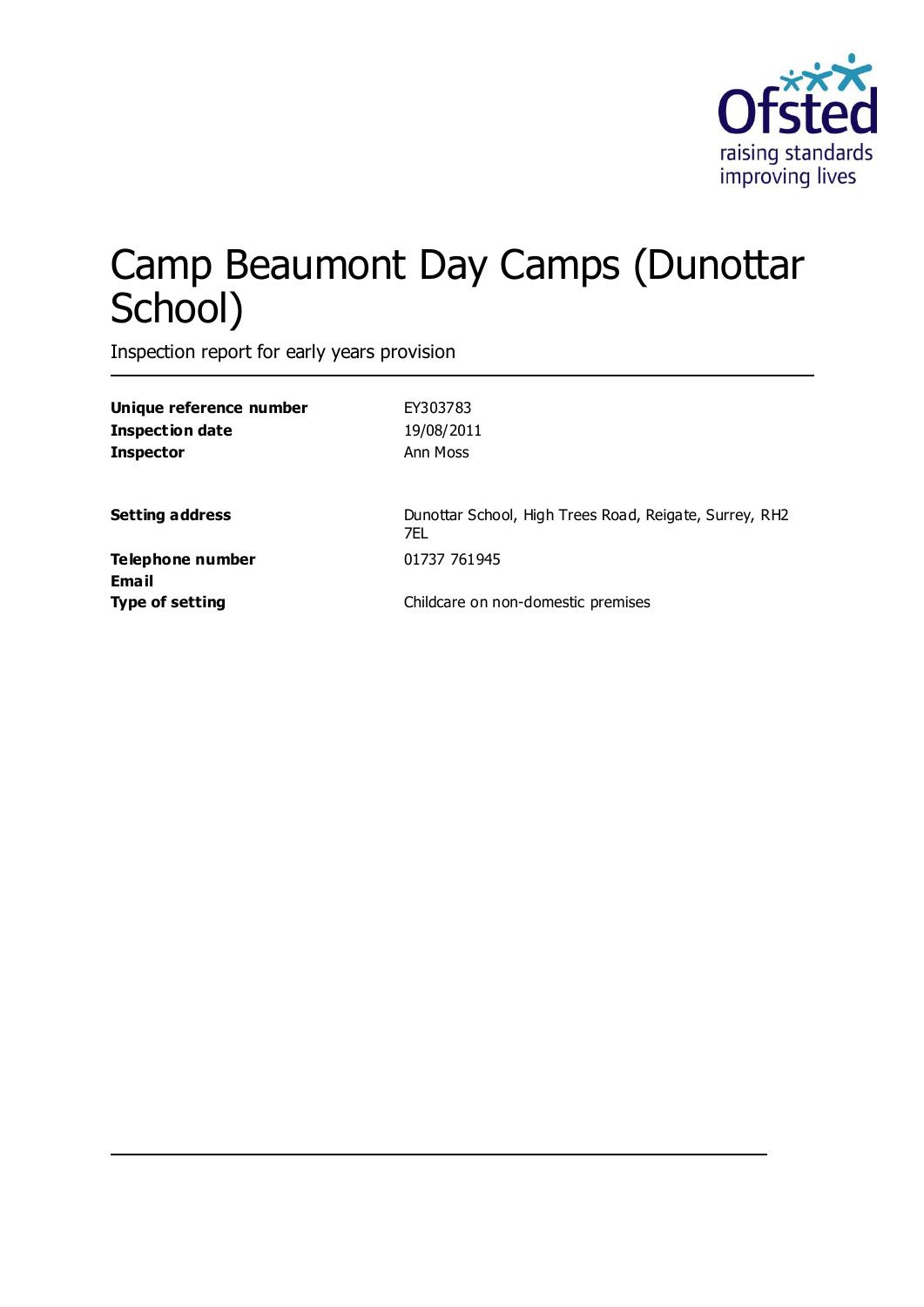The Office for Standards in Education, Children's Services and Skills (Ofsted) regulates and inspects to achieve excellence in the care of children and young people, and in education and skills for learners of all ages. It regulates and inspects childcare and children's social care, and inspects the Children and Family Court Advisory Support Service (Cafcass), schools, colleges, initial teacher training, work-based learning and skills training, adult and community learning, and education and training in prisons and other secure establishments. It assesses council children's services, and inspects services for looked after children, safeguarding and child protection.

If you would like a copy of this document in a different format, such as large print or Braille, please telephone 0300 123 1231, or email enquiries@ofsted.gov.uk.

You may copy all or parts of this document for non-commercial educational purposes, as long as you give details of the source and date of publication and do not alter the information in any way.

T: 0300 123 1231 Textphone: 0161 618 8524 E: enquiries@ofsted.gov.uk W: [www.ofsted.gov.uk](http://www.ofsted.gov.uk/)

© Crown copyright 2011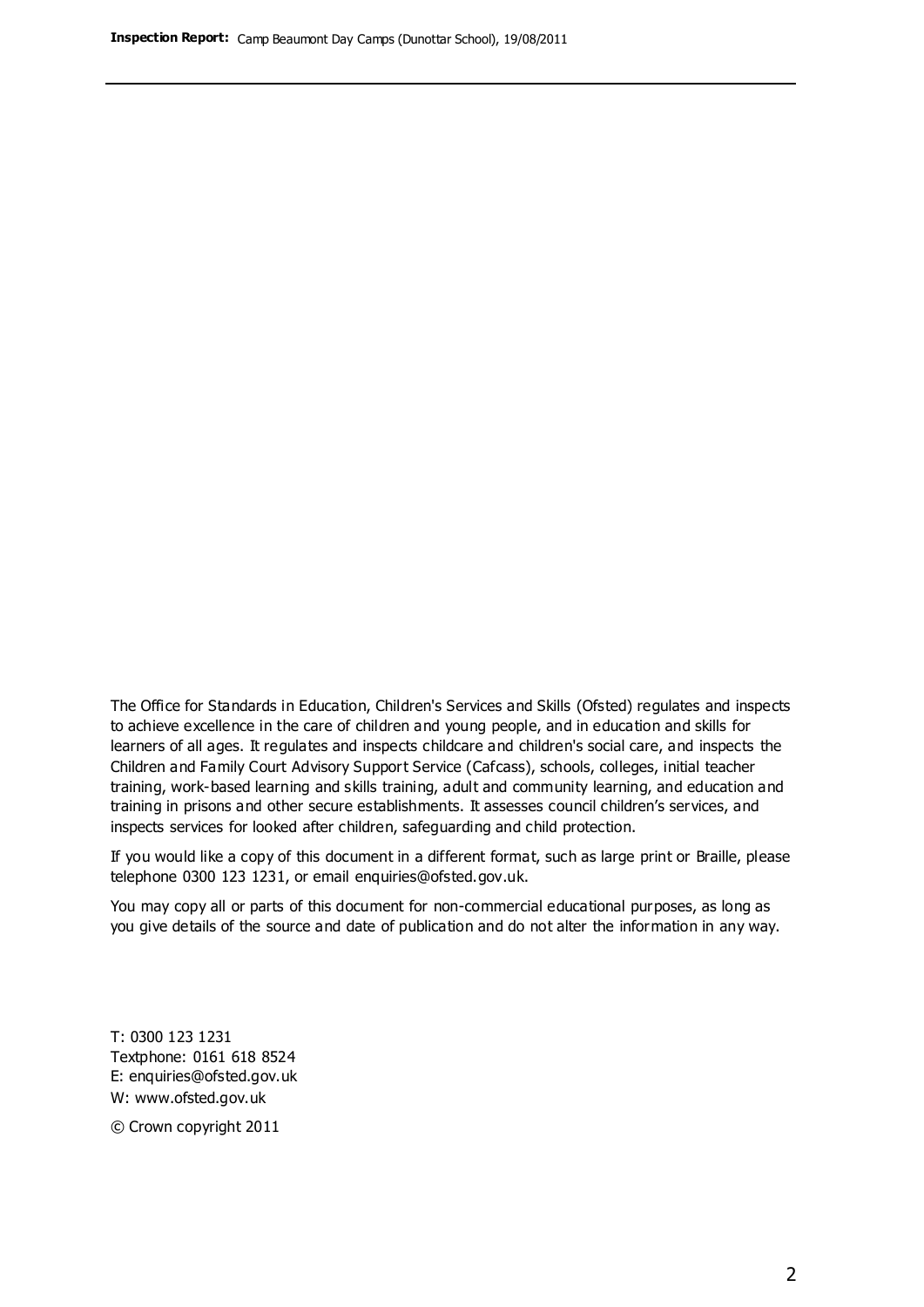## **Introduction**

This inspection was carried out by Ofsted under Sections 49 and 50 of the Childcare Act 2006 on the quality and standards of the registered early years provision. 'Early years provision' refers to provision regulated by Ofsted for children from birth to 31 August following their fifth birthday (the early years age group). The registered person must ensure that this provision complies with the statutory framework for children's learning, development and welfare, known as the *Early* Years Foundation Stage.

The provider must provide a copy of this report to all parents with children at the setting where reasonably practicable. The provider must provide a copy of the report to any other person who asks for one, but may charge a fee for this service (The Childcare (Inspection) Regulations 2008 regulations 9 and 10).

Children only attend this setting before and/or after the school day and/or during the school holidays. The judgements in this report reflect the quality of early years provision offered to children during those periods.

The setting also makes provision for children older than the early years age group which is registered on the voluntary and/or compulsory part(s) of the Childcare Register. This report does not include an evaluation of that provision, but a comment about compliance with the requirements of the Childcare Register is included in Annex B.

Please see our website for more information about each childcare provider. We publish inspection reports, conditions of registration and details of complaints we receive where we or the provider take action to meet the requirements of registration.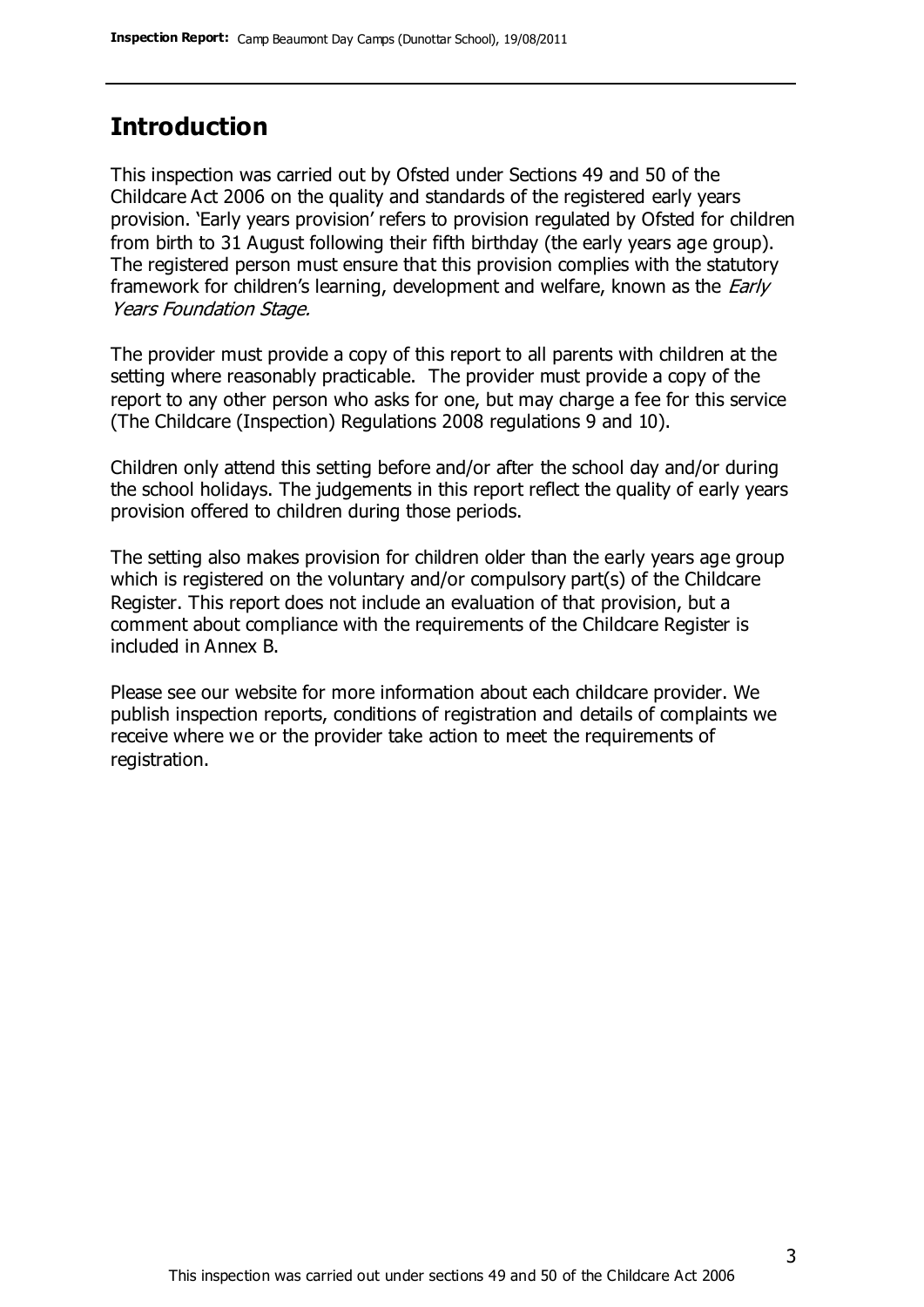#### **Description of the setting**

Camp Beaumont Day Camps - Dunottar School, is one of many camps operated by Camp Beaumont Day Camps. The company organises a number of multi-activity day camps in locations across London and the home counties. The Dunottar School venue has been registered since 2005 and operates during school holidays. A maximum of 200 children, aged from three years to under eight years may attend at any one time. The camp caters for children aged up to 16 years. Children are grouped according to age: Playtime - for children aged three to-four years; Multi-Activity Magic - for children aged five to seven years; Multi-Activity Mania - for children aged eight to11 years and Teen Club - for children aged 12-16 years. Children arrive at camp from 8.30am and may be collected from 4.30pm to 5.30pm. An extended day provision runs from 8am to 6pm. Children have access to extensive school facilities, including a purpose-designed nursery, classrooms, art and drama studios, an indoor swimming pool, sports pitches, tennis courts, dining hall, sports hall and extensive playgrounds and playing fields.

There are currently 280 children, aged from three to 16 years, on roll. Of these, 53 children are in the early years age group. The camp supports children with special educational needs and/or disabilities and children who speak English as an additional language. It is registered on the Early Years Register and both the compulsory and voluntary parts of the Childcare Register.

A team of 12 staff and two managers work with the children. The staff team consists of both qualified and student teachers and early years professionals. Six staff members hold recognised first aid qualifications. Camp Beaumont is an approved member of the British Activity Holiday Association (BAHA).

#### **The overall effectiveness of the early years provision**

Overall the quality of the provision is good.

The camp offers a welcoming and inclusive provision for children where they enjoy a wide variety of interesting and challenging activities. Children's welfare is mainly promoted well through the implementation of good health and safety procedures. A strength of the provision is its engagement with parents which contributes to children's enjoyment of the facilities. Staff work effectively as teams and encourage a real sense of belonging. They regularly evaluate their practice and work towards continually improving the outcomes for all children.

#### **What steps need to be taken to improve provision further?**

To further improve the early years provision the registered person should: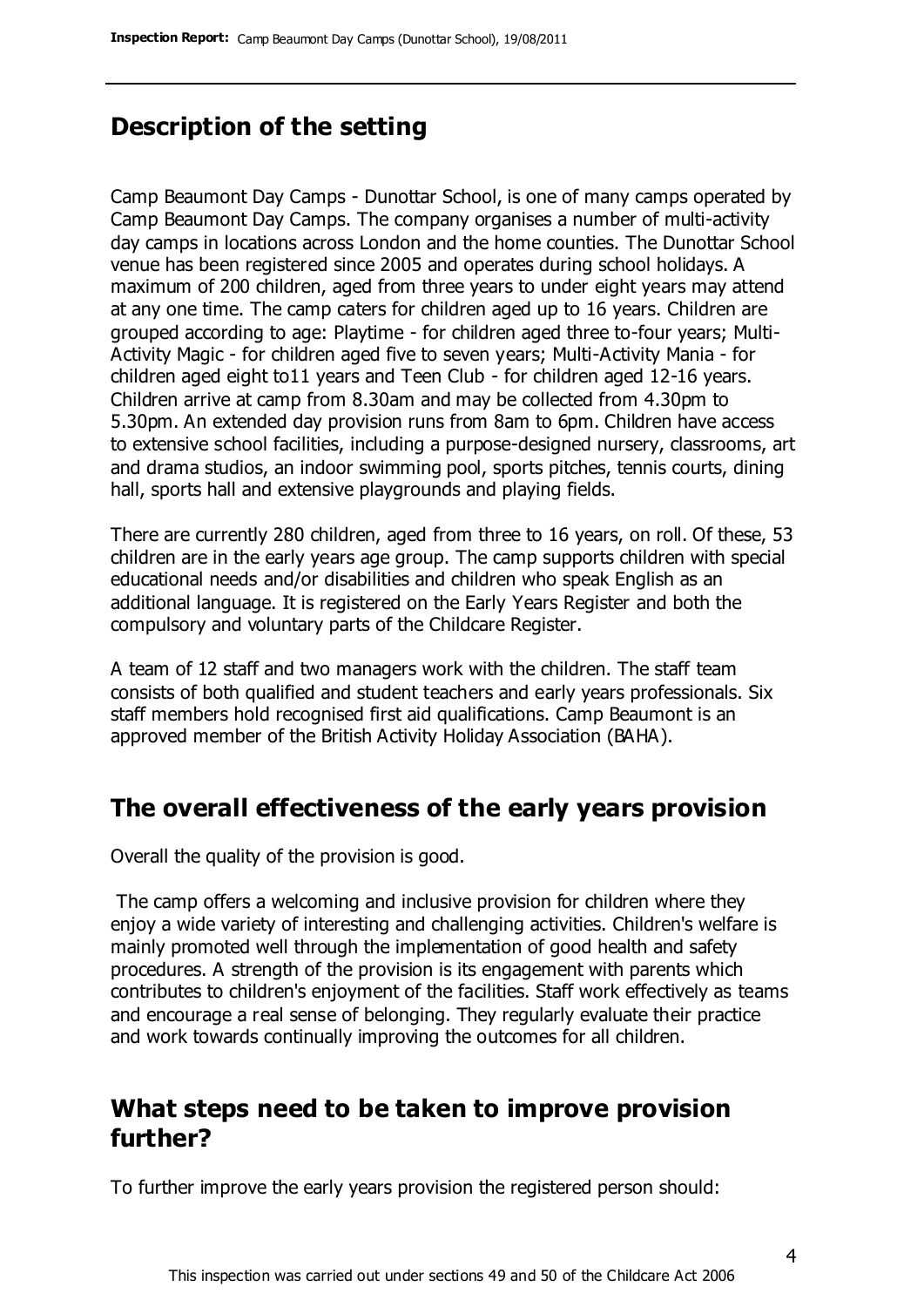develop further staff understanding of their roles and responsibilities in the event of fire or an emergency.

# **The effectiveness of leadership and management of the early years provision**

Children are effectively safeguarded due to the robust recruitment, vetting and induction procedures that are in place. There is a good collection of well-organised documentation on site and this provides a comprehensive framework for staff to work within. For example, the management team has a named individual responsible for safeguarding children within the setting. Staff have attended training, have a good, up-to-date understanding of safeguarding children issues and are able to implement the safeguarding children policy and procedures well. The camp director makes sure that staff are regularly updated on safety issues through daily briefing meetings. Comprehensive risk assessments are carried out so that any potential risks relating to equipment or activities are minimised. Most staff are aware of their roles and responsibilities in relation to emergency evacuation. Children are kept well-informed of the procedures to be followed if there is an evacuation through their daily briefing session. Staff are particularly attentive to security issues when children arrive and leave the camp. Visitors are requested to sign in the visitors' book and any unknown adult is challenged by vigilant staff. As a result, children feel safe and secure within the setting. Staff are well-qualified in first aid. Children's medical and accident forms are maintained appropriately. All personal information is stored securely, reflecting the emphasis placed on confidentiality.

Staff make good use of the on-site facilities to provide a wide range of activities each day. Children have a choice of three activities in each play session and also enjoy access to more specialised equipment and activities. Examples include swimming and spider mountain (a climbing activity). Various opportunities for whole camp activities such as The Treasure Island Show contribute to children quickly developing a sense of belonging within the setting. Staff are well-deployed. Children are encouraged to feel valued and included through belonging to a particular group with its own base room. Adaptation of resources, the provision of additional adult support, and close liaison with parents mean that children with special educational needs and/or disabilities are able to fully participate in activities.

There is a good range of information available for parents, including details of the activities available and the camp's policies and procedures. Notice boards display information about weekly and daily activities, and any special events or themes. Staff have close relationships with parents and exchange information verbally each day. Parents' views are taken into account when evaluating the success of each activity or theme. The camp's management team monitor and evaluate the whole provision for children, encouraging staff to reflect on their practice from day to day. They work in partnership with other professionals to ensure that the Early Years Foundation Stage is implemented correctly. They are keen to look at ways of developing the use of self-evaluation to encourage further reflection and to set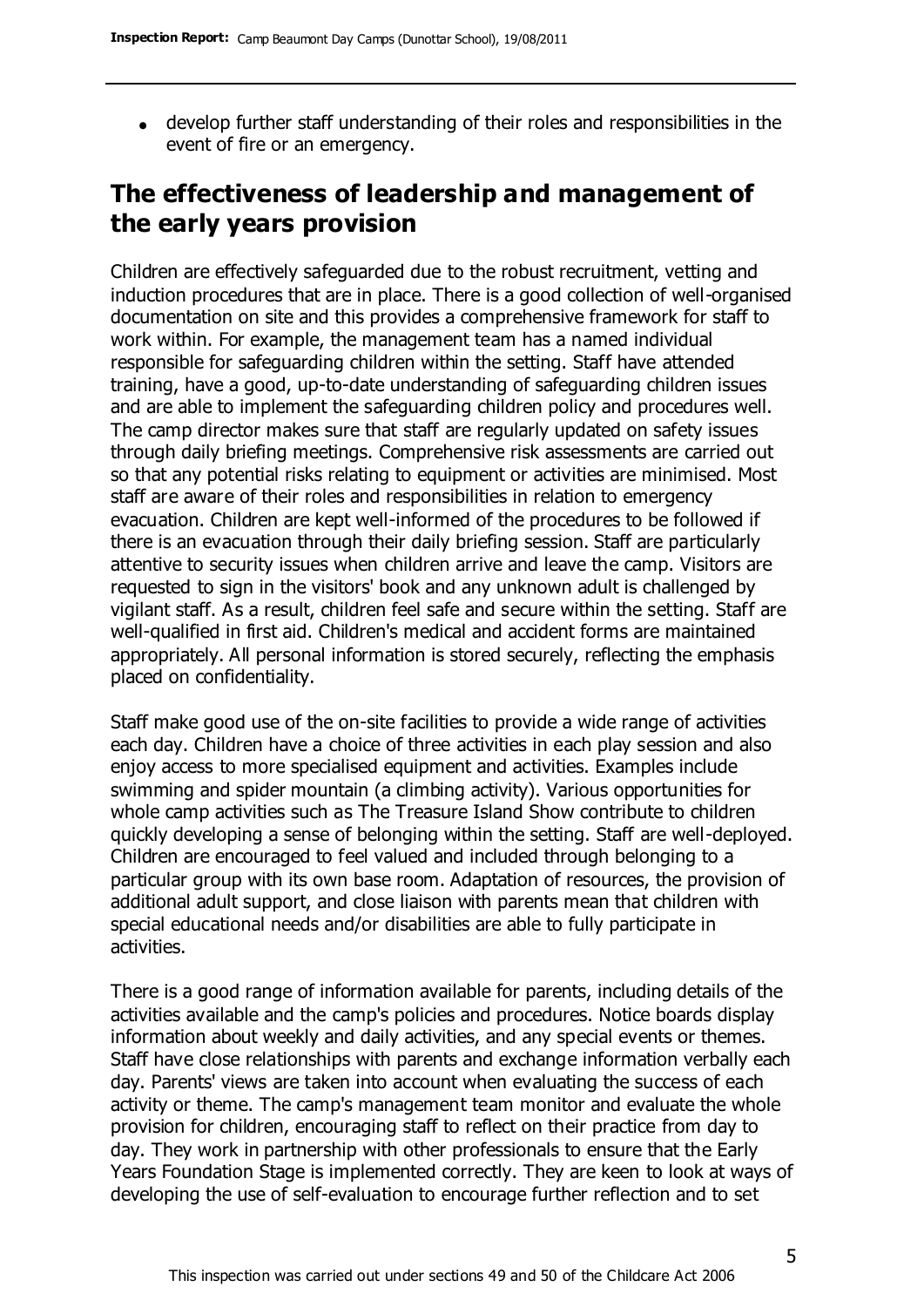clearer targets for improvement.

## **The quality and standards of the early years provision and outcomes for children**

Staff use an innovative system of target-setting to encourage children to make good use of the learning opportunities available at the camp. Children are well supported in expressing opinions because staff engage them in decision making. For example, children are asked each week to name a skill they wish to develop and then to discuss their achievements. This system is adapted for younger children using a pictorial display. This means that children can see how they are moving on in their learning and staff can focus on particular learning objectives.

Children have fun and benefit greatly from staff's good humour, energy and enthusiasm throughout the day. They laugh, chatter and are eager to participate in activities such as 'wide games' and 'wacky races.' They design and create, either using their own ideas or developing those of others as they explore paints and collage materials.

Children enjoy varied opportunities to be physically active and benefit from fresh air and exercise as they participate in both indoor and outdoor activities, such as archery. They confidently link in with others, build relationships and learn to work together as a team. They share thoughts and ideas and develop skills for the future as they try out new activities, such as map reading as part of a treasure hunt activity. This activity supports children's growing ability to manage their emotion. For example, they feel excitement, manage disappointment and share in the success of others. Staff are alert to children's changing interests and the way they respond to new experiences differently when they are in a happy, sad or reflective mood. They provide examples of how other children have responded to experiences helping them to make links and connections. Children develop close relationships with staff and enjoy much praise, which boosts their self-esteem. As a result children gain confidence and acquire useful skills for the future.

Children are actively encouraged to develop an awareness of how to stay safe. For example, they are taught how to use equipment safely, they devise safety rules, help staff carry out risk assessments and talk with staff about safety issues. The staff are skilled at helping children to learn about safety without stopping reasonable risk taking. Children are well-supervised and aware of their boundaries. Staff collaborate with children in developing rules and explain issues and choices clearly so that children understand and behave responsibly. They use a particular command very effectively to gain children's attention. They enthuse children as they move around the site through the singing of team songs. Swimming sessions are well-organised with life guards on duty so that children feel safe. Healthy eating is promoted through discussion and leaflet information highlighting healthy eating options for packed lunches. Children are reminded to drink at regular intervals to avoid the risk of dehydration. Staff are attentive to children's dietary needs, for example taking care to check on allergies and ensure children do not share packed lunches. Children are encouraged to have a quiet time after lunch so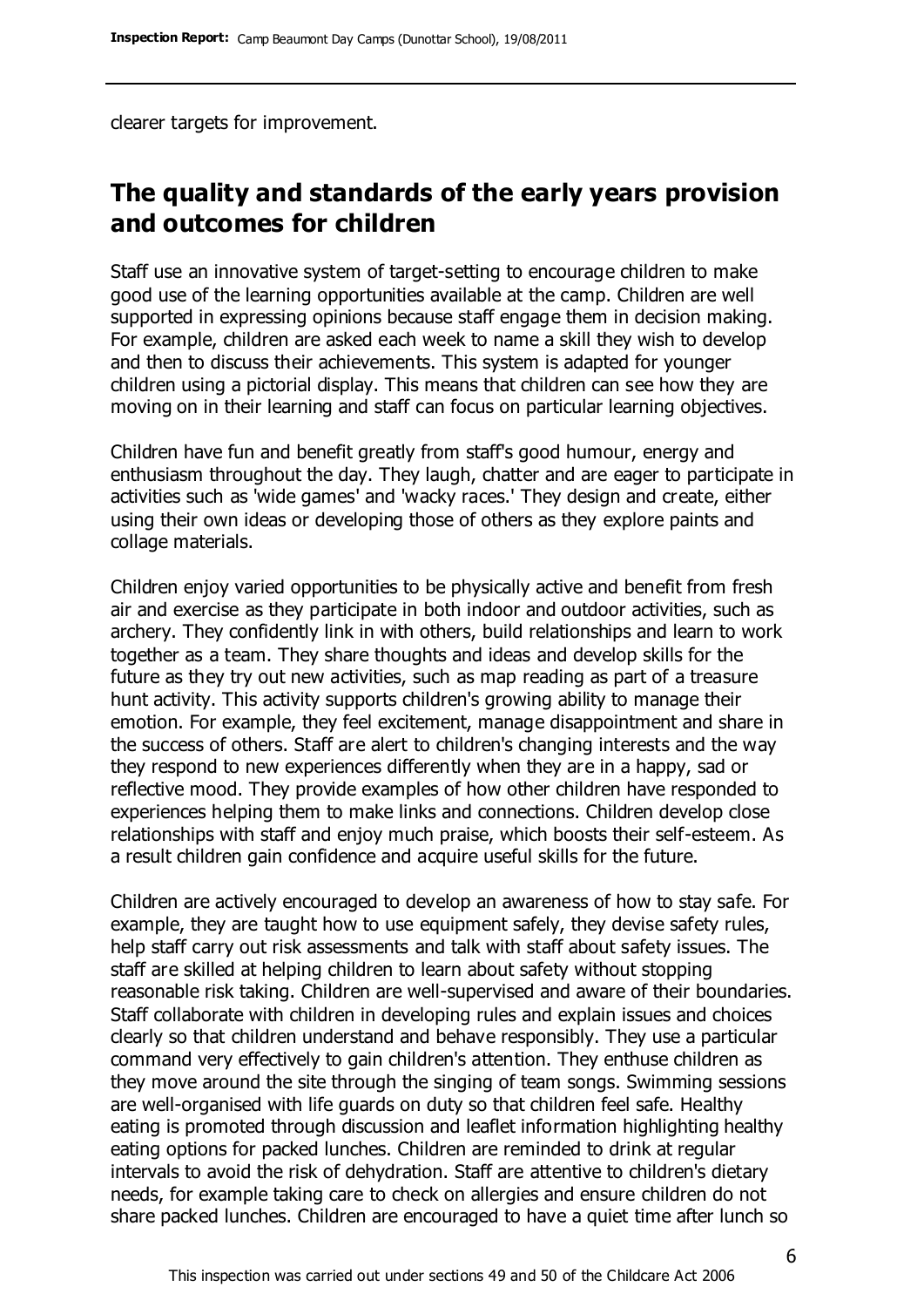that they are ready for the afternoon. Their sessions at camp are particularly beneficial in teaching children to adopt healthy lifestyles.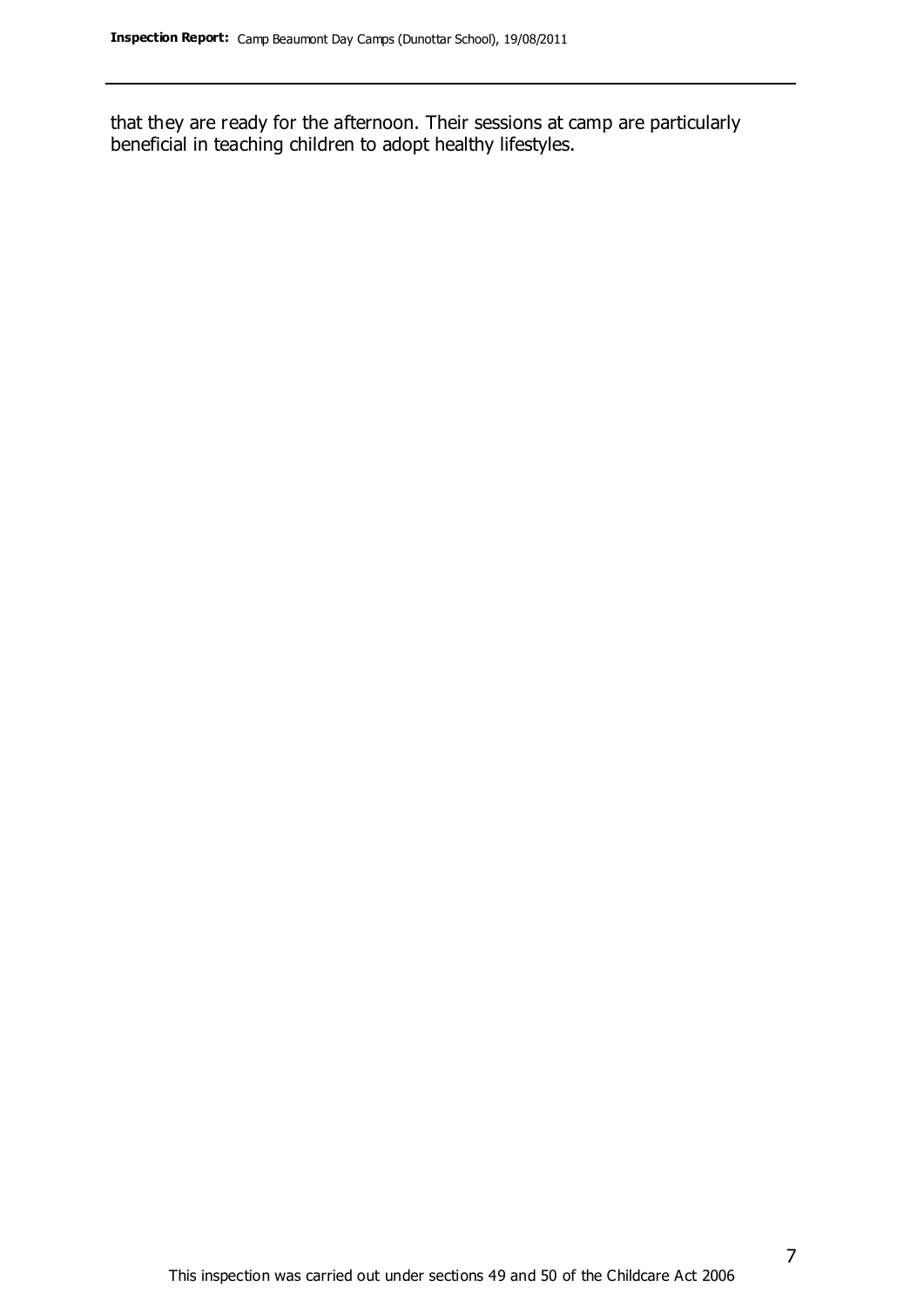# **Annex A: record of inspection judgements**

#### **The key inspection judgements and what they mean**

Grade 1 is Outstanding: this aspect of the provision is of exceptionally high quality Grade 2 is Good: this aspect of the provision is strong Grade 3 is Satisfactory: this aspect of the provision is sound Grade 4 is Inadequate: this aspect of the provision is not good enough

#### **The overall effectiveness of the early years provision**

| How well does the setting meet the needs of the<br>children in the Early Years Foundation Stage? |  |
|--------------------------------------------------------------------------------------------------|--|
| The capacity of the provision to maintain continuous                                             |  |
| improvement                                                                                      |  |

#### **The effectiveness of leadership and management of the early years provision**

| The effectiveness of leadership and management of the             |  |
|-------------------------------------------------------------------|--|
| <b>Early Years Foundation Stage</b>                               |  |
| The effectiveness of leadership and management in embedding       |  |
| ambition and driving improvement                                  |  |
| The effectiveness with which the setting deploys resources        |  |
| The effectiveness with which the setting promotes equality and    |  |
| diversity                                                         |  |
| The effectiveness of safeguarding                                 |  |
| The effectiveness of the setting's self-evaluation, including the |  |
| steps taken to promote improvement                                |  |
| The effectiveness of partnerships                                 |  |
| The effectiveness of the setting's engagement with parents and    |  |
| carers                                                            |  |

#### **The quality of the provision in the Early Years Foundation Stage**

The quality of the provision in the Early Years Foundation Stage  $\vert$  2

#### **Outcomes for children in the Early Years Foundation Stage**

| <b>Outcomes for children in the Early Years Foundation</b>    |  |
|---------------------------------------------------------------|--|
| <b>Stage</b>                                                  |  |
| The extent to which children achieve and enjoy their learning |  |
| The extent to which children feel safe                        |  |
| The extent to which children adopt healthy lifestyles         |  |
| The extent to which children make a positive contribution     |  |
| The extent to which children develop skills for the future    |  |

Any complaints about the inspection or report should be made following the procedures set out in the guidance available from Ofsted's website: www.ofsted.gov.uk